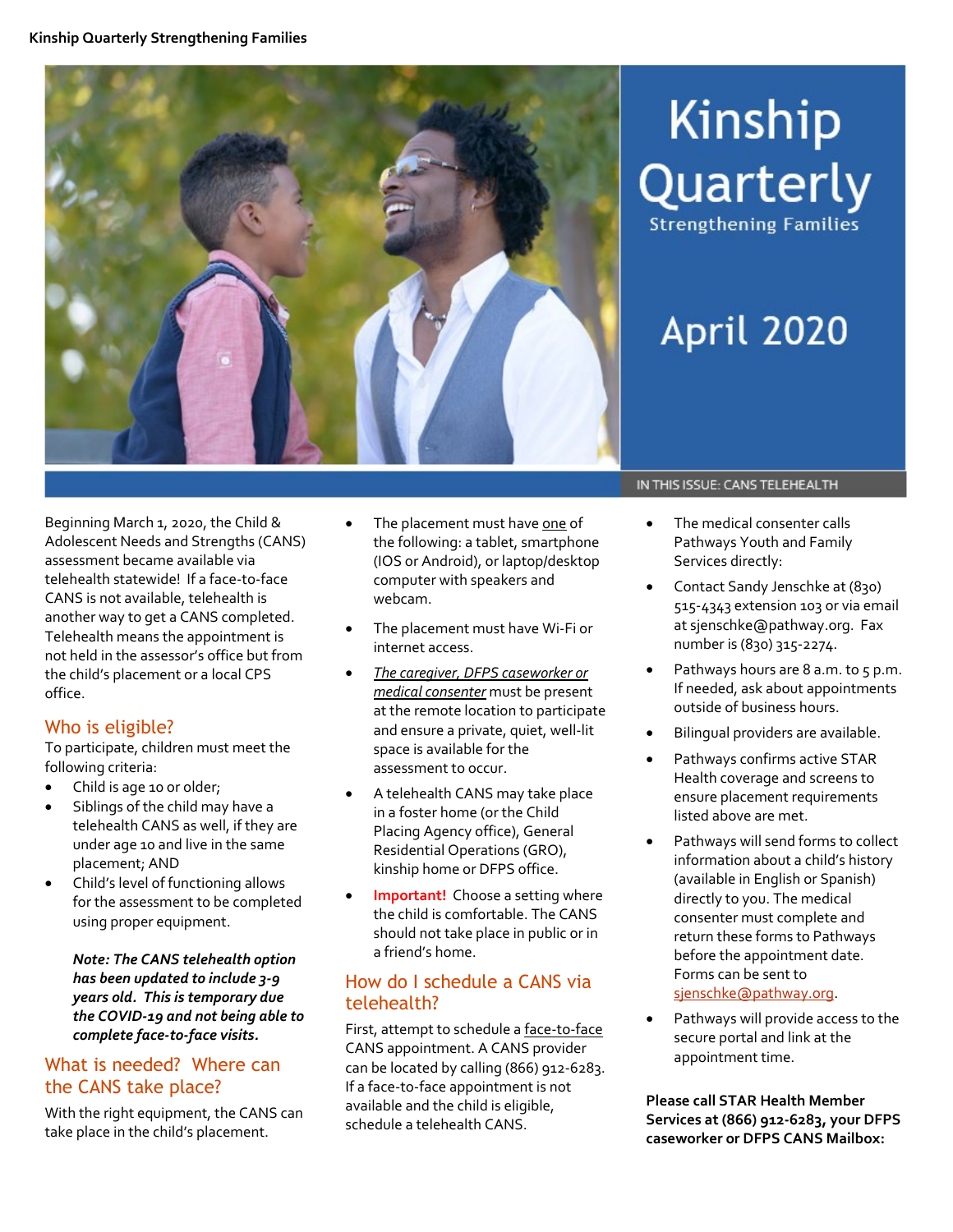**CANS@dfps.state.tx.us with any questions.** 

### Maintaining Connections

There are many benefits to Kinship Care. One of those benefits is the ability of the child to maintain connections to their parents, siblings and other family members. This is especially important during these stressful times. Children may be worried about their parents and siblings. Contact can help reassure them by letting them see that their family members are okay**.** Virtual visits are a great opportunity for children to stay connected and continue to nurture their relationships with their loved ones. In this article, we provide you with suggestions for your child's virtual visits with their parents, siblings and other loved ones. Contact your Kinship Development Worker if you need help using any virtual platform such Skype or Google Duo.

#### Activities

Virtual visitation could lead to exciting opportunities to reinforce connections between children and their parents. The activities listed below are suggestions for your child and their parents to participate in. With the use of technology, there are various ways your children and their parents can share their daily lives with one another, which can diminish unnecessary fears on behalf of the child and parents during this time.

#### Story telling prompts: [www.kitchencounterchronicle.com/stor](http://www.kitchencounterchronicle.com/storytelling-prompts-for-kids) [ytelling-prompts-for-kids](http://www.kitchencounterchronicle.com/storytelling-prompts-for-kids)

Storytelling is a wonderful activity for children. Whether it is retelling something that they experienced or imagining an entirely new story. Telling stories is how generations of people have carried their heritage over centuries. This link provides a collection of simple storytelling prompts that parents can use with their children to share or create their own stories.

Print monthly calendars for children and parents to each have a copy of at home. Children and parents can keep track of activities, plan, and talk about their experiences. Through this, parents and

children will have specific activities that they can ask about and or ask/offer to see photos of.

Share photos of the child and parent with each other via email. Print photos and let the children choose where and how to display them. Help your child pick out photos of themselves to send to their parents electronically or provide to the caseworker to print and send to the parent.

#### Check-in activities between the child, siblings and parents:

1. High Low Silly Slow: take turns sharing the best moment of the day, the most difficult moment of the day, something funny that happened, and something that made you slow down and think.

2. Share new things you learned.

#### Creative Questions (interactive, encourages bonding):

Provide these to parents and children as an activity for them to ask their parents during phone calls or video visits. These can be used for sibling visits as well. Communicating only through technology may be difficult for parents and children so use this time to create new opportunities for the children to explore information about their siblings, parents and family. Questions can be modified to explore various relationships.

#### Parallel Activities (interactive, sensory-rich):

These are activities that the parent and child can do in their respective homes while on a call or independently, and then discuss the activity or share photos of the activity during their contact. This is most appropriate for ages 3 and up, or when children are talking.

1. Reading the same pages of a book, newspaper, or magazine: this can be done during the contact or separately and then discussed during their communication time.

2. Trying a recipe together and then sharing photos of how it turned out.

3. Working on a craft or simple project that they can give the other when they are able to see each other in person again.

4. Taking a nature walk virtually or take pictures on your walk and allow the child to share the fun things they saw with their parents when they next communicate.

5. Learn and use a new word; each week introduce a new word and plan to use it in the next conversation.

6. Use the same coloring book and color together while they talk or send colored pictures through the mail.

7. Help the child create a playlist of songs that remind them of mom, dad, or siblings and send the list.

8. Have both the child and parent go outside of their homes and talk about how the weather feels, how the sky looks, and other things they can see, feel, hear, and smell.

### Voice and Sound Communication:

These activities can be done over phone calls or virtually, or by providing a recording. All children benefit from hearing the voices of people they love. For babies, this may be even more key during times of separation. Babies can hear and distinguish the sound of parents' voices even before they are born:

1. Reading favorite bedtime stories - the caregiver can play the stories during bedtime or schedule a call at bedtime.

2. Singing lullabies or playing music for their child for bedtime or to help them soothe.

3. Ask the child to sing a song for their parents or video the child playing so that it can be shared with the parents.

#### Sharing Physical Closeness through Smell:

1. Encourage parents to send lotions or scented items that they use regularly in their homes or know their child enjoys.

2. Parents can send sweaters, blankets, stuffed animals, and other comfort items for the child to enjoy.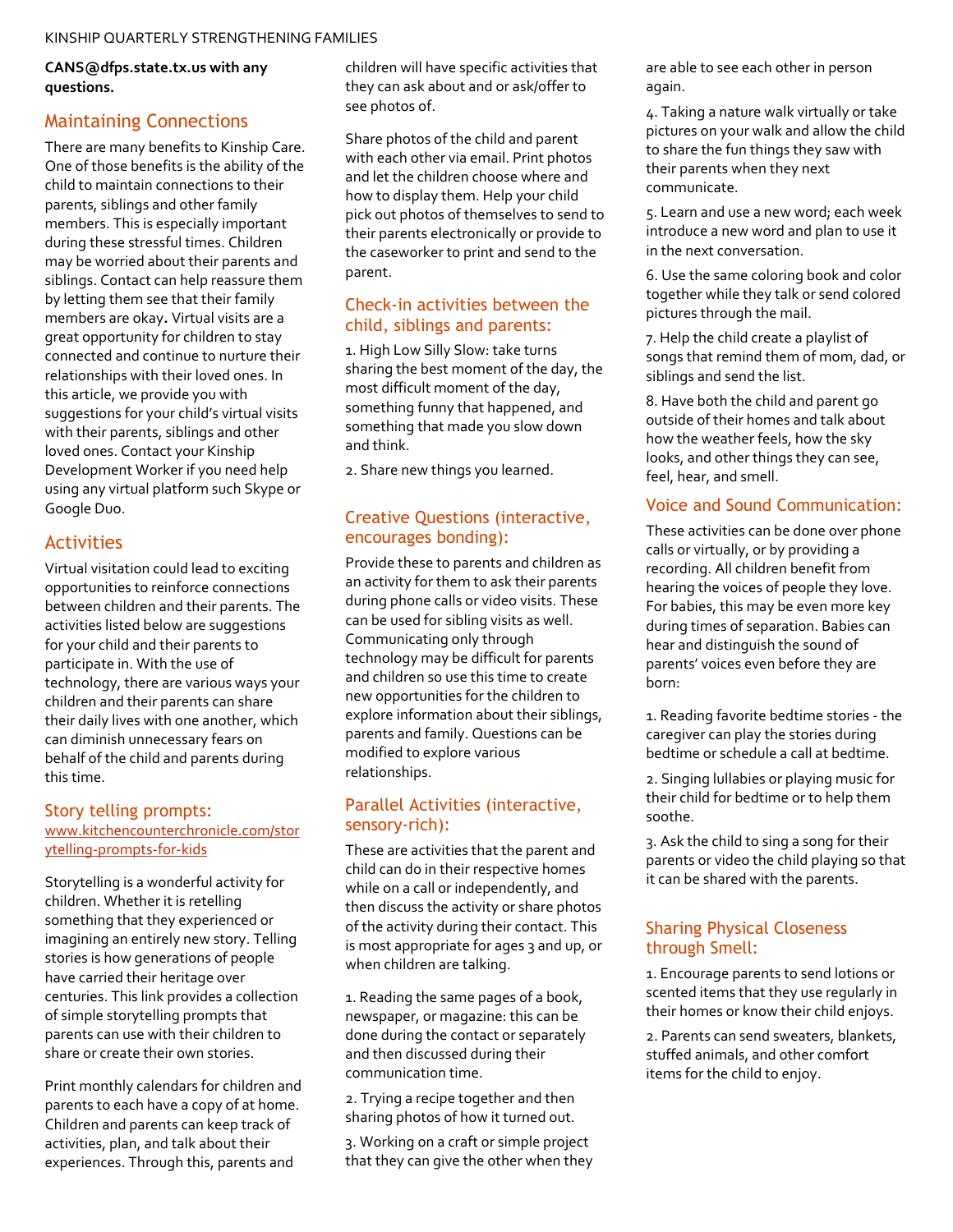



# **ONLINE SAFETY**

- Talk to children about sharing personal information such as their names, addresses and phone numbers.
- Talk to children about posting pictures that may be considered inappropriate online.
- Tell children to not respond to anything that makes them feel uncomfortable in anyway, but rather to speak to you right away.
- Tell children to not share their passwords, including with their closest friends.

# **SAFE PROOF YOUR HOME**

- Cover all outlets including outlets on extension cords.
- Prevent large furniture from tipping, such as dressers and bookcases, by bolting them to the wall.
- Prevent accidental poisoning by putting all medications, cleaning agents and otherwise toxic chemicals out of children's reach.
- Prevent accidental drownings by keeping the toilet lid down, and never leaving children unattended in the bathtub.
- Keep breakable items out of children's reach.
- Keep cribs safe by removing bumpers, pillows, toys, and blankets. These items make the crib unsafe for your baby.



- **[Unemployment Benefits](https://www.twc.texas.gov/jobseekers/applying-unemployment-benefits)**
- **[Meals for Students](https://txschools.gov/)**
- [National Geographic Kids](https://kids.nationalgeographic.com/)
- **[Seussville](https://www.seussville.com/)**
- [Switch Zoo](https://www.switchzoo.com/)
- [Fun Brain](https://www.funbrain.com/)
- [Scholastic Learn at Home](https://classroommagazines.scholastic.com/support/learnathome.html)
- [All Kids Network](https://www.allkidsnetwork.com/)
- [The OT Toolbox](https://www.theottoolbox.com/)
- [Nomster Chef](https://www.nomsterchef.com/nomster-recipe-library)
- **[Meditation](https://www.psychologytoday.com/us/blog/balanced/201907/meditation-and-mental-health)**
- [2-1-1 Texas](https://www.211texas.org/)
- **[Texas Kinship Caregivers](https://www.facebook.com/TexasKinshipCaregivers)** [Facebook Page](https://www.facebook.com/TexasKinshipCaregivers)
- [Kinship Manual](https://www.dfps.state.tx.us/Child_Protection/Kinship_Care/documents/KinshipManual.pdf)